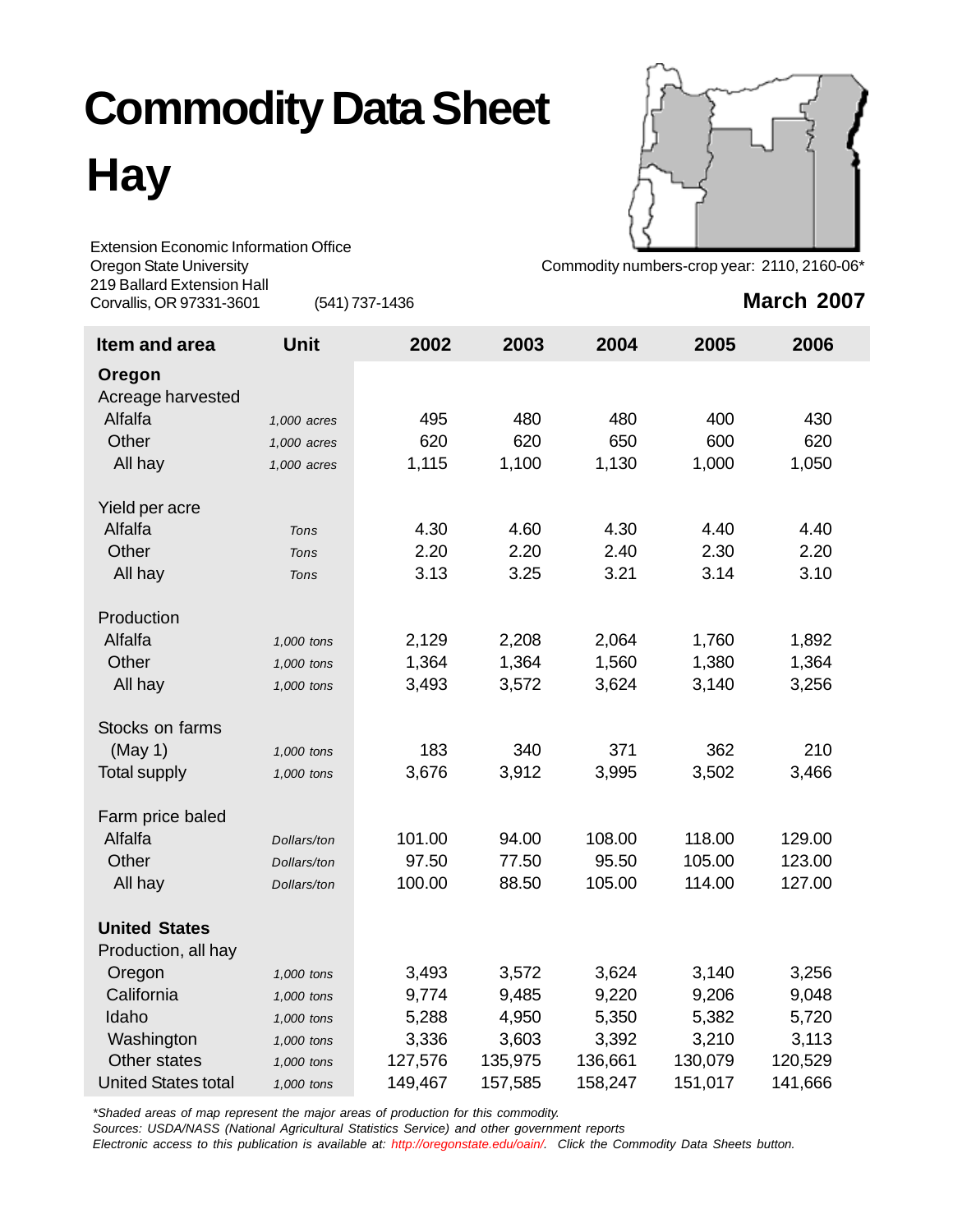|                              |         | Alfalfa hay |         |         | Other hay |         |
|------------------------------|---------|-------------|---------|---------|-----------|---------|
| <b>District &amp; county</b> | 2004r   | 2005r       | 2006p   | 2004r   | 2005r     | 2006p   |
|                              | Acres   | Acres       | Acres   | Acres   | Acres     | Acres   |
| <b>Benton</b>                | 450     | 450         | 450     | 11,000  | 11,000    | 11,000  |
| Clackamas                    | 1,600   | 1,650       | 1,600   | 15,000  | 15,000    | 15,000  |
| Lane                         | 950     | 950         | 950     | 27,000  | 26,000    | 26,000  |
| Linn                         | 2,300   | 2,300       | 2,300   | 30,000  | 30,000    | 30,000  |
| Marion                       | 1,650   | 1,700       | 1,700   | 9,500   | 9,500     | 9,500   |
| Multnomah                    | 250     | 250         | 250     | 4,300   | 4,300     | 4,300   |
| Polk                         | 1,000   | 900         | 700     | 12,000  | 10,000    | 9,000   |
| Washington                   | 2,000   | 1,000       | 750     | 12,000  | 10,000    | 8,000   |
| Yamhill                      | 2,000   | 1,500       | 1,400   | 19,000  | 18,000    | 16,000  |
| <b>Willamette Valley</b>     | 12,200  | 10,700      | 10,100  | 139,800 | 133,800   | 128,800 |
| Clatsop                      |         |             |         | 4,000   | 4,000     | 4,000   |
| Columbia                     | 350     | 300         | 400     | 6,000   | 5,500     | 5,000   |
| Coos                         |         |             |         | 9,450   | 11,150    | 11,200  |
| Curry                        |         |             |         | 1,800   | 2,100     | 2,100   |
| Lincoln                      |         |             |         | 1,400   | 1,400     | 1,600   |
| Tillamook                    |         |             |         | 1,200   | 1,600     | 1,500   |
| Coastal                      | 350     | 300         | 400     | 23,850  | 25,750    | 25,400  |
| Douglas                      | 1,600   | 1,600       | 2,000   | 30,000  | 30,150    | 30,000  |
| Jackson                      | 4,000   | 4,050       | 4,000   | 16,500  | 16,600    | 16,000  |
| Josephine                    |         |             |         | 10,000  | 10,050    | 10,000  |
| <b>South Western</b>         | 5,600   | 5,650       | 6,000   | 56,500  | 56,800    | 56,000  |
| Gilliam                      | 1,800   | 1,350       | 1,500   | 450     | 200       |         |
| <b>Hood River</b>            |         |             |         | 1,700   | 1,700     | 1,700   |
| <b>Morrow</b>                | 31,500  | 30,500      | 32,000  | 4,500   | 4,500     | 4,500   |
| Sherman                      | 450     | 400         | 350     | 150     | 150       | 150     |
| Umatilla                     | 22,500  | 25,000      | 26,000  | 1,000   | 1,000     | 1,000   |
| Wasco                        | 4,650   | 4,350       | 3,700   | 1,000   | 1,000     |         |
| Wheeler                      | 1,000   | 1,000       | 1,000   | 7,000   | 7,000     | 7,000   |
| Not disclosed                |         |             |         |         |           | 16,600  |
| <b>North Central</b>         | 61,900  | 62,600      | 64,550  | 15,800  | 15,550    | 30,950  |
| <b>Baker</b>                 | 33,000  | 33,000      | 33,000  | 41,000  | 41,000    | 41,000  |
| Malheur                      | 52,000  | 52,300      | 52,150  | 40,000  | 40,000    | 40,000  |
| Union                        | 22,000  | 22,000      | 22,000  | 16,000  | 16,000    | 16,000  |
| Wallowa                      | 14,800  | 15,200      | 15,550  | 27,900  | 30,750    | 32,900  |
| <b>Eastern</b>               | 121,800 | 122,500     | 122,700 | 124,900 | 127,750   | 129,900 |
| Crook                        | 17,000  | 18,000      | 18,500  | 23,000  | 22,000    | 20,000  |
| <b>Deschutes</b>             | 8,000   | 8,000       | 8,500   | 15,000  | 15,000    | 14,500  |
| Grant                        | 14,200  | 14,200      | 14,500  | 30,000  | 30,000    | 30,000  |
| Harney                       | 48,000  | 49,000      | 49,400  | 77,000  | 78,000    | 78,000  |
| Jefferson                    | 11,000  | 10,750      | 11,400  | 11,950  | 11,250    | 11,750  |
| Klamath                      | 50,000  | 51,000      | 54,500  | 30,000  | 30,000    | 32,500  |
| Lake                         | 56,000  | 56,500      | 56,500  | 71,500  | 72,000    | 72,000  |
| <b>South Central</b>         | 204,200 | 207,450     | 213,300 | 258,450 | 258,250   | 258,750 |
| <b>State total</b>           | 406,050 | 409,200     | 417,050 | 619,300 | 617,900   | 629,800 |

#### **Hay: Acreage harvested, by type and county, Oregon, 2004-2006**

*r - revised, p - preliminary. A "-" indicates the data may not exist or may not be displayed due to confidentiality rules. The "not disclosed" values are the sum of all values hidden by the dashes and any county not listed. The Extension Economic Information Office uses different methods than USDA/NASS to set these estimates.*

*Source: Oregon Agricultural Information Network (OAIN), Extension Economic Information Office, Oregon State University*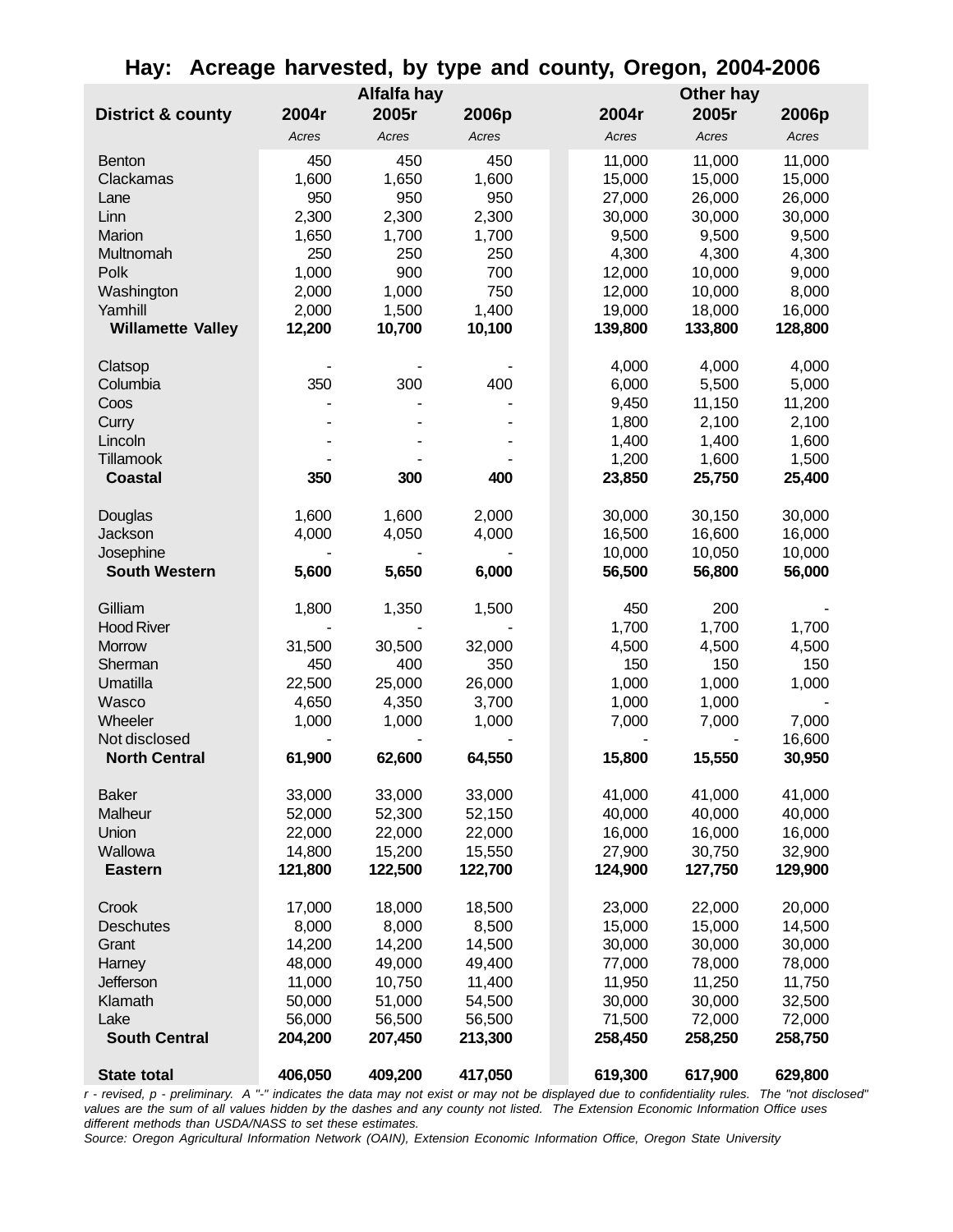|                              |           | Alfalfa hay |           |           | Other hay |           |
|------------------------------|-----------|-------------|-----------|-----------|-----------|-----------|
| <b>District &amp; county</b> | 2004r     | 2005r       | 2006p     | 2004r     | 2005r     | 2006p     |
|                              | Tons/acre | Tons/acre   | Tons/acre | Tons/acre | Tons/acre | Tons/acre |
|                              |           |             |           |           |           |           |
| <b>Benton</b>                | 4.00      | 4.00        | 4.00      | 2.30      | 2.10      | 2.20      |
| Clackamas                    | 5.90      | 4.50        | 5.50      | 2.80      | 2.30      | 2.50      |
| Lane                         | 4.30      | 4.00        | 4.00      | 2.20      | 2.20      | 2.20      |
| Linn                         | 4.20      | 4.00        | 4.10      | 2.00      | 2.00      | 2.00      |
| Marion                       | 5.90      | 4.50        | 5.50      | 2.80      | 2.50      | 2.80      |
| Multnomah                    | 5.80      | 5.00        | 5.50      | 2.60      | 2.30      | 2.50      |
| Polk                         | 5.00      | 5.00        | 5.50      | 2.00      | 2.00      | 2.00      |
| Washington                   | 5.50      | 5.00        | 5.50      | 2.00      | 2.00      | 2.00      |
| Yamhill                      | 5.80      | 5.00        | 5.50      | 2.00      | 2.00      | 2.00      |
| <b>Willamette Valley</b>     | 5.23      | 4.50        | 4.97      | 2.20      | 2.10      | 2.20      |
| Clatsop                      |           |             |           | 1.80      | 1.80      | 1.80      |
| Columbia                     | 3.50      | 3.00        | 3.50      | 1.70      | 2.00      | 2.00      |
| Coos                         |           |             |           | 2.00      | 2.00      | 2.00      |
| Curry                        |           |             |           | 1.80      | 1.80      | 1.80      |
| Lincoln                      |           |             |           | 2.30      | 2.20      | 2.00      |
| <b>Tillamook</b>             |           |             |           | 2.50      | 2.50      | 2.50      |
| <b>Coastal</b>               | 3.50      | 3.00        | 3.50      | 1.90      | 2.00      | 2.00      |
|                              |           |             |           |           |           |           |
| Douglas                      | 3.50      | 3.50        | 5.00      | 2.00      | 2.00      | 2.00      |
| Jackson                      | 4.30      | 4.40        | 5.00      | 2.00      | 2.10      | 2.00      |
| Josephine                    |           |             |           | 2.20      | 2.20      | 2.20      |
| <b>South Western</b>         | 4.07      | 4.15        | 5.00      | 2.00      | 2.10      | 2.00      |
| Gilliam                      | 2.50      | 2.00        | 2.50      | 1.00      | 1.00      |           |
| <b>Hood River</b>            |           |             |           | 4.00      | 4.00      | 4.00      |
| Morrow                       | 7.00      | 7.50        | 8.50      | 5.90      | 6.50      | 7.50      |
| Sherman                      | 5.50      | 5.50        | 6.20      | 2.00      | 1.80      | 4.00      |
| Umatilla                     | 7.00      | 7.50        | 8.00      | 5.90      | 6.50      | 7.00      |
| Wasco                        | 4.80      | 4.50        | 4.80      | 1.70      | 1.50      |           |
| Wheeler                      | 2.30      | 2.10        | 2.10      | 2.00      | 1.90      | 1.80      |
| Not disclosed                |           |             |           |           |           | 1.70      |
| <b>North Central</b>         | 6.62      | 7.07        | 7.84      | 3.50      | 3.70      | 2.90      |
| <b>Baker</b>                 | 3.10      | 3.30        | 4.20      | 2.30      | 2.40      | 2.40      |
| Malheur                      | 4.50      | 5.00        | 5.50      | 1.00      | 1.00      | 1.00      |
| Union                        | 3.80      | 4.00        | 4.70      | 2.20      | 2.50      | 2.60      |
| Wallowa                      | 4.20      | 4.30        | 4.10      | 2.70      | 3.10      | 2.80      |
| <b>Eastern</b>               | 3.96      | 4.28        | 4.83      | 2.00      | 2.10      | 2.10      |
|                              |           |             |           |           |           |           |
| Crook                        | 4.80      | 5.00        | 5.00      | 3.10      | 3.50      | 3.50      |
| <b>Deschutes</b>             | 4.60      | 4.60        | 4.70      | 2.90      | 3.10      | 3.20      |
| Grant                        | 4.50      | 4.50        | 4.50      | 2.50      | 2.80      | 2.50      |
| Harney                       | 3.60      | 3.70        | 3.70      | 1.00      | 1.20      | 1.20      |
| Jefferson                    | 5.50      | 5.50        | 5.50      | 4.90      | 4.70      | 4.50      |
| Klamath                      | 5.50      | 5.40        | 4.80      | 3.00      | 3.00      | 3.10      |
| Lake                         | 3.00      | 3.10        | 3.00      | 1.70      | 1.70      | 1.70      |
| <b>South Central</b>         | 4.20      | 4.25        | 4.10      | 2.10      | 2.20      | 2.20      |
| <b>State total</b>           | 4.53      | 4.69        | 4.93      | 2.10      | 2.20      | 2.20      |

**Hay: Yield per acre, by type and county, Oregon, 2004-2006**

*r - revised, p - preliminary. A "-" indicates the data may not exist or may not be displayed due to confidentiality rules. The "not disclosed" values are the sum of all values hidden by the dashes and any county not listed. The Extension Economic Information Office uses different methods than USDA/NASS to set these estimates.*

*Source: Oregon Agricultural Information Network (OAIN), Extension Economic Information Office, Oregon State University*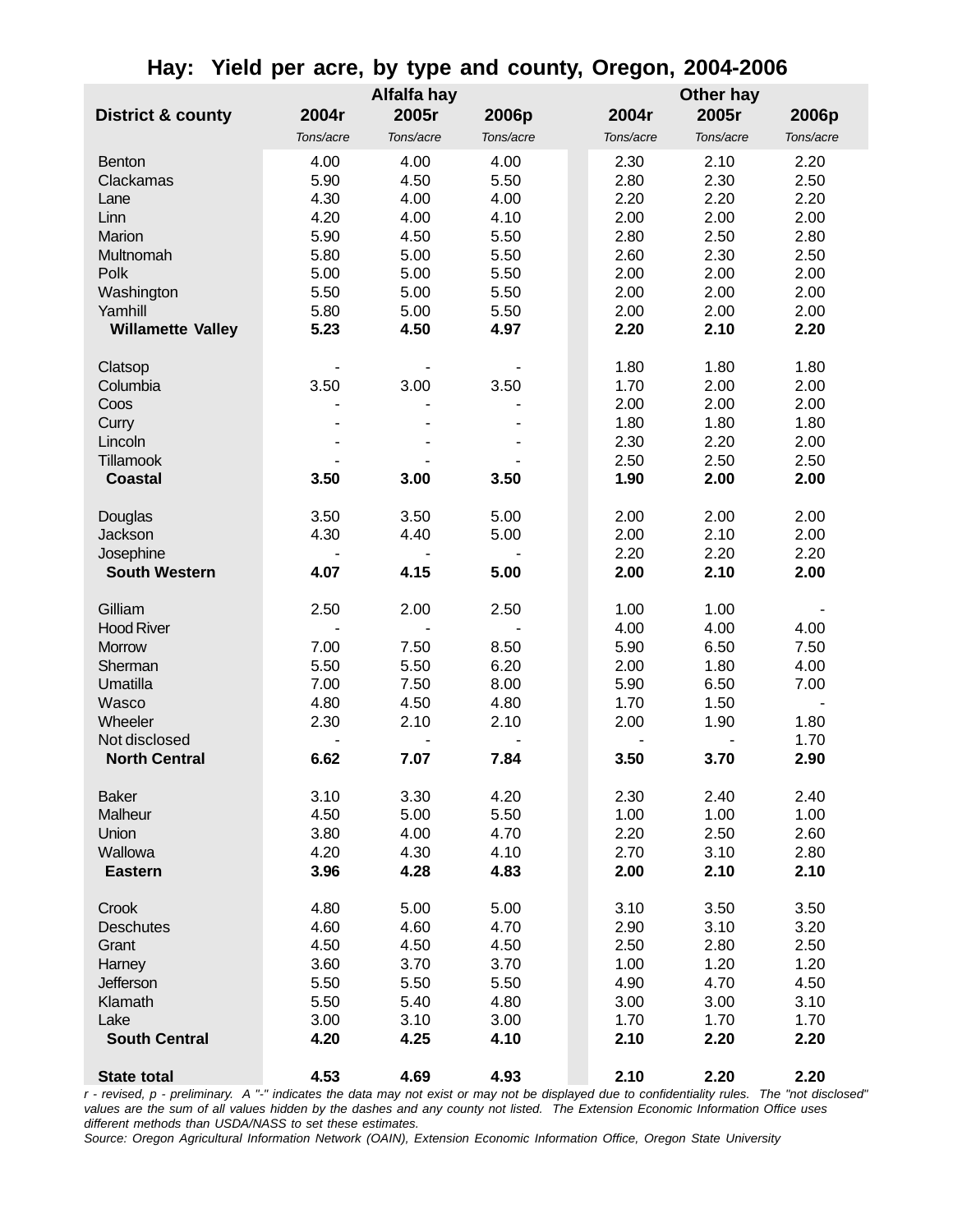|                              |           | Alfalfa hay |           |           | Other hay |           |
|------------------------------|-----------|-------------|-----------|-----------|-----------|-----------|
| <b>District &amp; county</b> | 2004r     | 2005r       | 2006p     | 2004r     | 2005r     | 2006p     |
|                              | Tons      | Tons        | Tons      | Tons      | Tons      | Tons      |
| <b>Benton</b>                | 1,800     | 1,800       | 1,800     | 25,300    | 23,100    | 24,200    |
| Clackamas                    | 9,440     | 7,425       | 8,800     | 42,000    | 34,500    | 37,500    |
| Lane                         | 4,085     | 3,800       | 3,800     | 59,400    | 57,200    | 57,200    |
| Linn                         | 9,660     | 9,200       | 9,430     | 60,000    | 60,000    | 60,000    |
| Marion                       | 9,735     | 7,650       | 9,350     | 26,600    | 23,750    | 26,600    |
| Multnomah                    | 1,450     | 1,250       | 1,375     | 11,180    | 9,890     | 10,750    |
| Polk                         | 5,000     | 4,500       | 3,850     | 24,000    | 20,000    | 18,000    |
| Washington                   | 11,000    | 5,000       | 4,125     | 24,000    | 20,000    | 16,000    |
| Yamhill                      | 11,600    | 7,500       | 7,700     | 38,000    | 36,000    | 32,000    |
| <b>Willamette Valley</b>     | 63,770    | 48,125      | 50,230    | 310,480   | 284,440   | 282,250   |
|                              |           |             |           |           |           |           |
| Clatsop                      |           |             |           | 7,200     | 7,200     | 7,200     |
| Columbia                     | 1,225     | 900         | 1,400     | 10,200    | 11,000    | 10,000    |
| Coos                         |           |             |           | 18,610    | 22,300    | 22,400    |
| Curry                        |           |             |           | 3,181     | 3,780     | 3,780     |
| Lincoln                      |           |             |           | 3,220     | 3,080     | 3,200     |
| Tillamook                    |           |             |           | 3,000     | 4,000     | 3,750     |
| <b>Coastal</b>               | 1,225     | 900         | 1,400     | 45,411    | 51,360    | 50,330    |
|                              |           |             |           |           |           |           |
| Douglas                      | 5,600     | 5,600       | 10,000    | 60,000    | 60,300    | 60,000    |
| Jackson                      | 17,200    | 17,820      | 20,000    | 33,000    | 34,860    | 32,000    |
| Josephine                    |           |             |           | 22,000    | 22,110    | 22,000    |
| <b>South Western</b>         | 22,800    | 23,420      | 30,000    | 115,000   | 117,270   | 114,000   |
| Gilliam                      | 4,500     | 2,700       | 3,750     | 450       | 200       |           |
| <b>Hood River</b>            |           |             |           | 6,800     | 6,800     | 6,800     |
| <b>Morrow</b>                | 220,500   | 228,750     | 272,000   | 26,550    | 29,250    | 33,750    |
| Sherman                      | 2,475     | 2,200       | 2,170     | 300       | 270       | 600       |
| Umatilla                     | 157,500   | 187,500     | 208,000   | 5,900     | 6,500     | 7,000     |
| Wasco                        | 22,320    | 19,575      | 17,760    | 1,700     | 1,500     |           |
| Wheeler                      | 2,250     | 2,100       | 2,100     | 14,000    | 13,300    | 12,600    |
| Not disclosed                |           |             |           |           |           | 28,080    |
| <b>North Central</b>         | 409,545   | 442,825     | 505,780   | 55,700    | 57,820    | 88,830    |
|                              |           |             |           |           |           |           |
| <b>Baker</b>                 | 102,300   | 108,900     | 138,600   | 94,300    | 98,400    | 98,400    |
| Malheur                      | 234,000   | 261,500     | 286,825   | 40,000    | 40,000    | 40,000    |
| Union                        | 83,600    | 88,000      | 103,400   | 35,200    | 40,000    | 41,600    |
| Wallowa                      | 62,160    | 65,360      | 63,755    | 75,330    | 95,325    | 92,120    |
| <b>Eastern</b>               | 482,060   | 523,760     | 592,580   | 244,830   | 273,725   | 272,120   |
| Crook                        | 81,600    | 90,000      | 92,500    | 71,300    | 77,000    | 70,000    |
| <b>Deschutes</b>             | 36,800    | 36,800      | 39,950    | 43,500    | 46,500    | 46,400    |
| Grant                        | 63,900    | 63,900      | 65,250    | 75,000    | 84,000    | 75,000    |
| Harney                       | 172,800   | 181,300     | 182,780   | 77,000    | 93,600    | 93,600    |
| Jefferson                    | 60,500    | 59,125      | 62,700    | 58,555    | 52,875    | 52,875    |
| Klamath                      | 275,000   | 275,400     | 261,600   | 90,000    | 90,000    | 100,750   |
| Lake                         | 168,000   | 175,150     | 169,500   | 121,550   | 122,400   | 122,400   |
| <b>South Central</b>         | 858,600   |             |           |           |           |           |
|                              |           | 881,675     | 874,280   | 536,905   | 566,375   | 561,025   |
| <b>State total</b>           | 1,838,000 | 1,920,705   | 2,054,270 | 1,308,326 | 1,350,990 | 1,368,555 |

### **Hay: Production, by type and county, Oregon, 2004-2006**

*r - revised, p - preliminary. A "-" indicates the data may not exist or may not be displayed due to confidentiality rules. The "not disclosed" values are the sum of all values hidden by the dashes and any county not listed. The Extension Economic Information Office uses different methods than USDA/NASS to set these estimates.*

*Source: Oregon Agricultural Information Network (OAIN), Extension Economic Information Office, Oregon State University*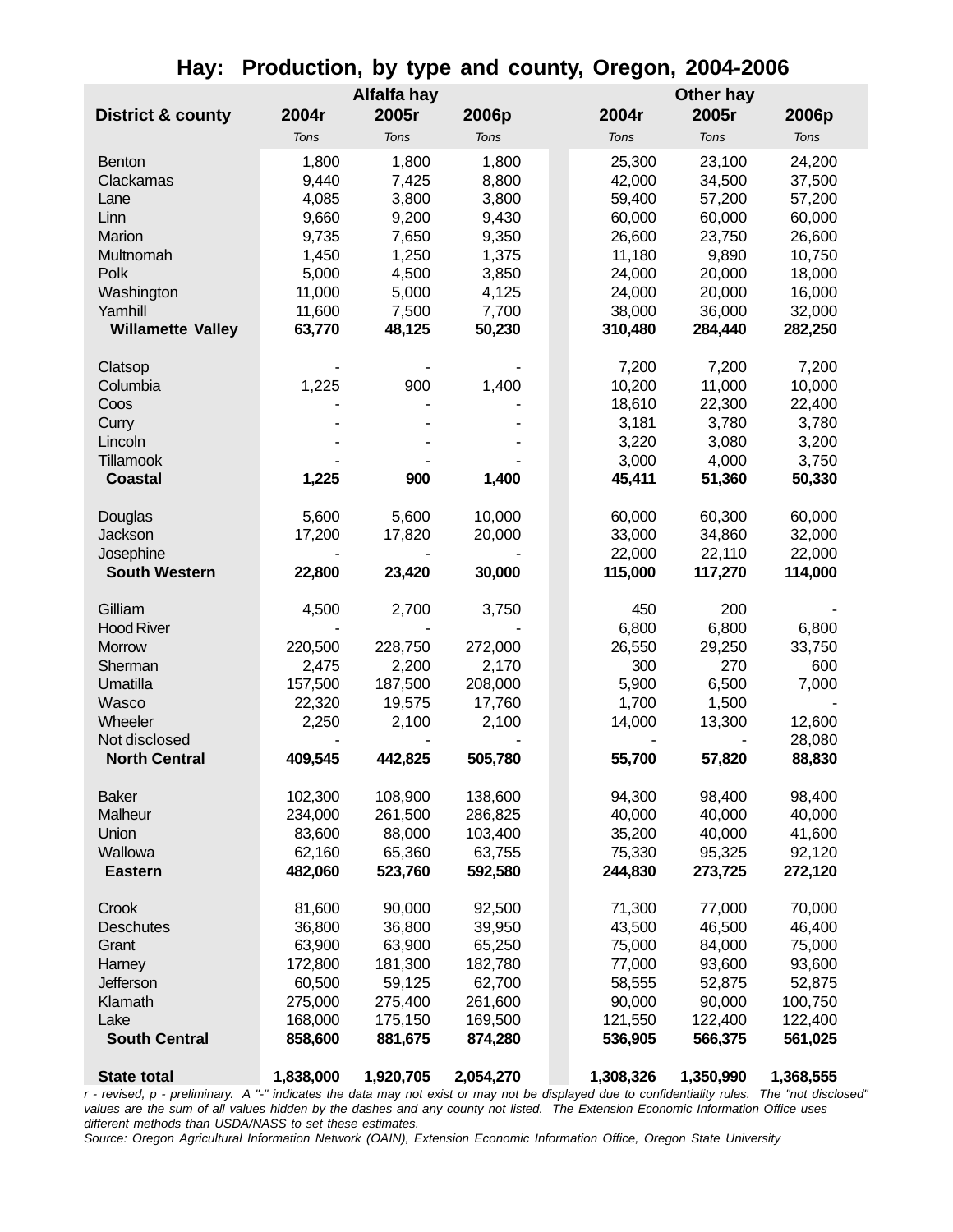|                              |                  | Alfalfa hay      |                  |                 | Other hay       |                 |
|------------------------------|------------------|------------------|------------------|-----------------|-----------------|-----------------|
| <b>District &amp; county</b> | 2004r            | 2005r            | 2006p            | 2004r           | 2005r           | 2006p           |
|                              | 1,000 dollars    | 1,000 dollars    | 1,000 dollars    | 1,000 dollars   | 1,000 dollars   | 1,000 dollars   |
| <b>Benton</b>                | 216              | 243              | 306              | 2,277           | 2,079           | 2,662           |
| Clackamas                    | 614              | 1,114            | 1,540            | 1,134           | 3,795           | 4,875           |
|                              | 490              | 513              | 646              | 5,346           | 5,434           |                 |
| Lane<br>Linn                 |                  | 1,380            | 1,603            |                 |                 | 7,722           |
| Marion                       | 1,159<br>633     |                  | 1,683            | 5,400<br>718    | 5,400<br>784    | 8,100           |
| Multnomah                    | 170              | 1,148<br>188     | 241              | 805             | 1,088           | 1,037           |
| Polk                         | 144              | 169              | 154              | 408             | 340             | 1,398<br>382    |
| Washington                   | 1,188            | 750              | 660              | 1,020           | 850             | 680             |
| Yamhill                      | 418              | 1,125            | 1,232            | 808             | 1,530           | 1,360           |
| <b>Willamette Valley</b>     |                  | 6,628            | 8,065            | 17,916          | 21,300          | 28,216          |
|                              | 5,031            |                  |                  |                 |                 |                 |
| Clatsop                      |                  |                  |                  | 153             | 153             | 153             |
| Columbia                     | 88               | 54               | 105              | 332             | 396             | 450             |
| Coos                         |                  |                  |                  | 223             | 269             | 314             |
| Curry                        |                  |                  |                  | 19              | 23              | 26              |
| Lincoln                      |                  |                  |                  | 96              | 106             | 96              |
| Tillamook                    |                  |                  |                  | 22              | 30              | 32              |
| <b>Coastal</b>               | 88               | 54               | 105              | 845             | 977             | 1,071           |
|                              |                  |                  |                  |                 |                 |                 |
| Douglas                      | 840              | 848              | 1,650            | 3,600           | 3,788           | 3,900           |
| Jackson                      | 3,079            | 3,220            | 3,500            | 3,729           | 4,124           | 3,840           |
| Josephine                    |                  |                  |                  | 1,746           | 1,837           | 2,640           |
| <b>South Western</b>         | 3,919            | 4,068            | 5,150            | 9,075           | 9,749           | 10,380          |
| Gilliam                      | 513              | 308              | 428              | 34              | 15              |                 |
| <b>Hood River</b>            |                  |                  |                  | 68              | 68              | 68              |
| <b>Morrow</b>                | 17,640           | 21,731           | 29,920           | 1,991           | 2,340           | 3,544           |
| Sherman                      | 248              | 220              | 234              | 15              | 16              | 42              |
| Umatilla                     | 8,032            | 17,812           | 22,880           | 204             | 488             | 665             |
| Wasco                        | 1,786            | 1,801            | 1,705            | 68              | 64              |                 |
| Wheeler                      | 135              | 126              | 126              | 560             | 565             | 630             |
| Not disclosed                |                  |                  |                  |                 |                 | 191             |
| <b>North Central</b>         | 28,354           | 41,998           | 55,293           | 2,940           | 3,555           | 5,139           |
|                              |                  |                  |                  |                 |                 |                 |
| <b>Baker</b>                 | 3,376            | 2,940            | 4,158            | 330             | 369             | 369             |
| Malheur                      |                  |                  |                  |                 |                 |                 |
| Union                        | 6,365            | 8,891            | 12,907           | 110             | 110             | 110             |
| Wallowa                      | 2,876            | 2,350            | 3,929            | 1,144           | 1,120           | 1,165           |
| <b>Eastern</b>               | 4,662            | 5,621            | 6,376            | 6,102           | 4,337           | 6,135           |
| Crook                        | 17,279           | 19,802           | 27,370           | 7,686           | 5,936           | 7,779           |
|                              |                  |                  |                  |                 |                 |                 |
|                              | 4,774            | 5,850            | 8,117            | 2,496           | 2,772           | 4,172           |
| <b>Deschutes</b>             | 2,254            | 2,834            | 3,775            | 2,686           | 3,476           | 4,494           |
| Grant                        | 2,259            | 2,460            | 2,900            | 578             | 722             | 791             |
| Harney                       | 12,960           | 14,957           | 15,765           | 500             | 702             | 749             |
| Jefferson                    | 3,970            | 4,878            | 6,348            | 3,894           | 4,071           | 5,515           |
| Klamath                      | 29,700           | 30,074           | 29,783           | 7,200           | 7,200           | 10,473          |
| Lake<br><b>South Central</b> | 16,632<br>72,549 | 17,655<br>78,708 | 19,832<br>86,520 | 2,735<br>20,088 | 3,917<br>22,860 | 4,896<br>31,090 |

### **Hay: Value of sales, by type and county, Oregon, 2004-20061/**

*r - revised, p - preliminary. 1/ Totals may not add due to rounding. A "-" indicates the data may not exist or may not be displayed due to confidentiality rules. The "not disclosed" values are the sum of all values hidden by the dashes and any county not listed. The Extension Economic Information Office uses different methods than USDA/NASS to set these estimates. Source: Oregon Agricultural Information Network (OAIN), Extension Economic Information Office, Oregon State University*